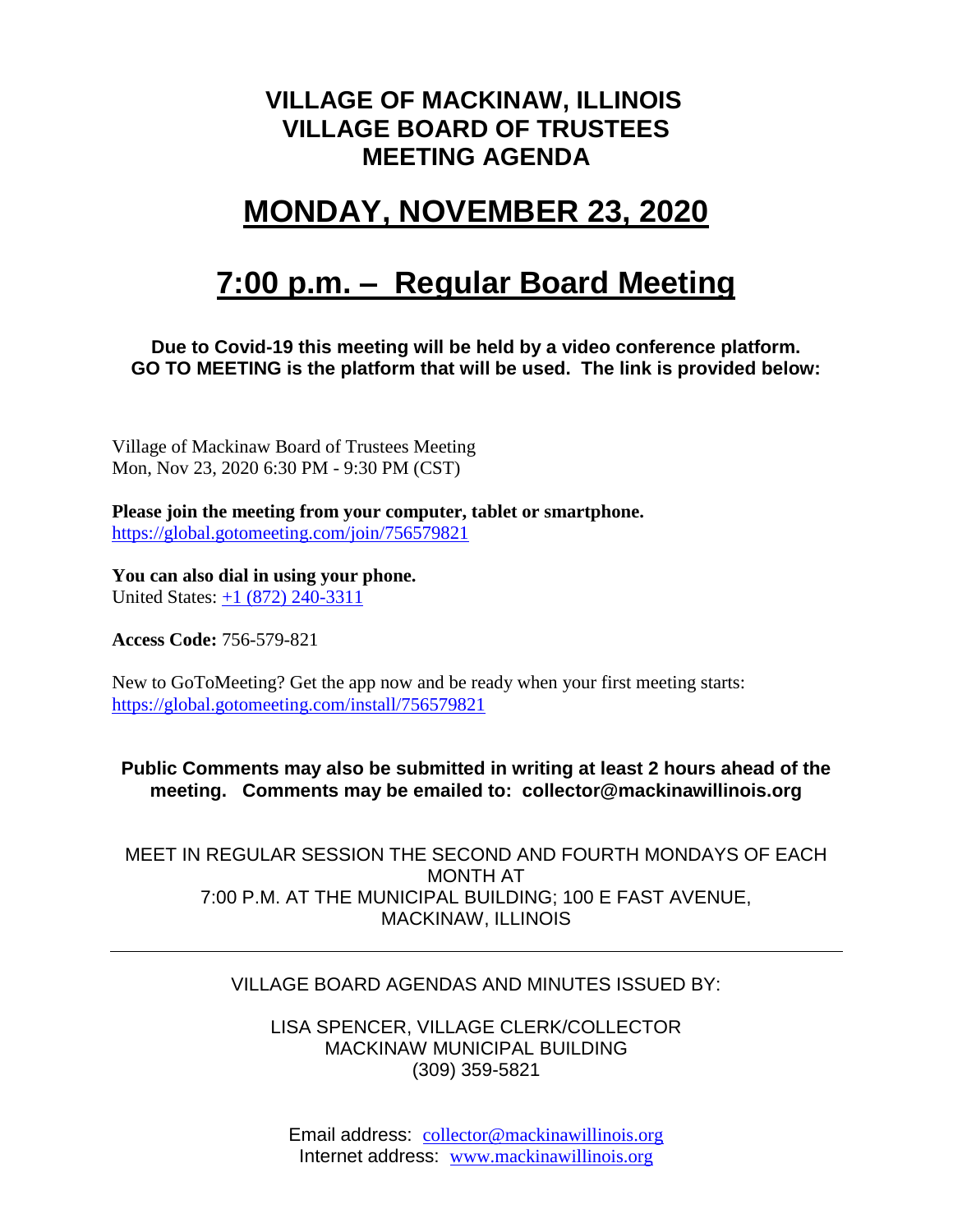### **VILLAGE OF MACKINAW, ILLINOIS VILLAGE BOARD OF TRUSTEES MEETING AGENDA MONDAY – November 23, 2020 7:00 P.M.**

#### **I. CALL TO ORDER BY VILLAGE PRESIDENT**

- **I. PLEDGE OF ALLEGIANCE**
- **II. ROLL CALL**
- **III. CONSENT AGENDA ITEMS** 
	- **a. Approval of November 9, 2020 regular meeting minutes**
	- **b. Approval of Public Works department reports**
	- **c. Approval of Police department report**
	- **d. Approval of recurring disbursements**
	- **e. Approval of finance packet**
- **IV. PUBLIC COMMENT**
- **V. DEPARTMENT REPORTS** 
	- **a. Police Chief's report**
	- **b. Public Works Manager's report**
		- **1. Replace furnace/ac at the community center for the basement apartment**
		- **2. Sensus radio read tech support annual fee**
	- **c. EMA Coordinator's report**
		- **1. Alarm installation and services for EMA office**
	- **d. Clerk's Report**
		- **1. Approval of 2021 Village Board of Trustees scheduled meetings**
	- **e. Treasurer's Report** 
		- **1. Non-Recurring Bills**